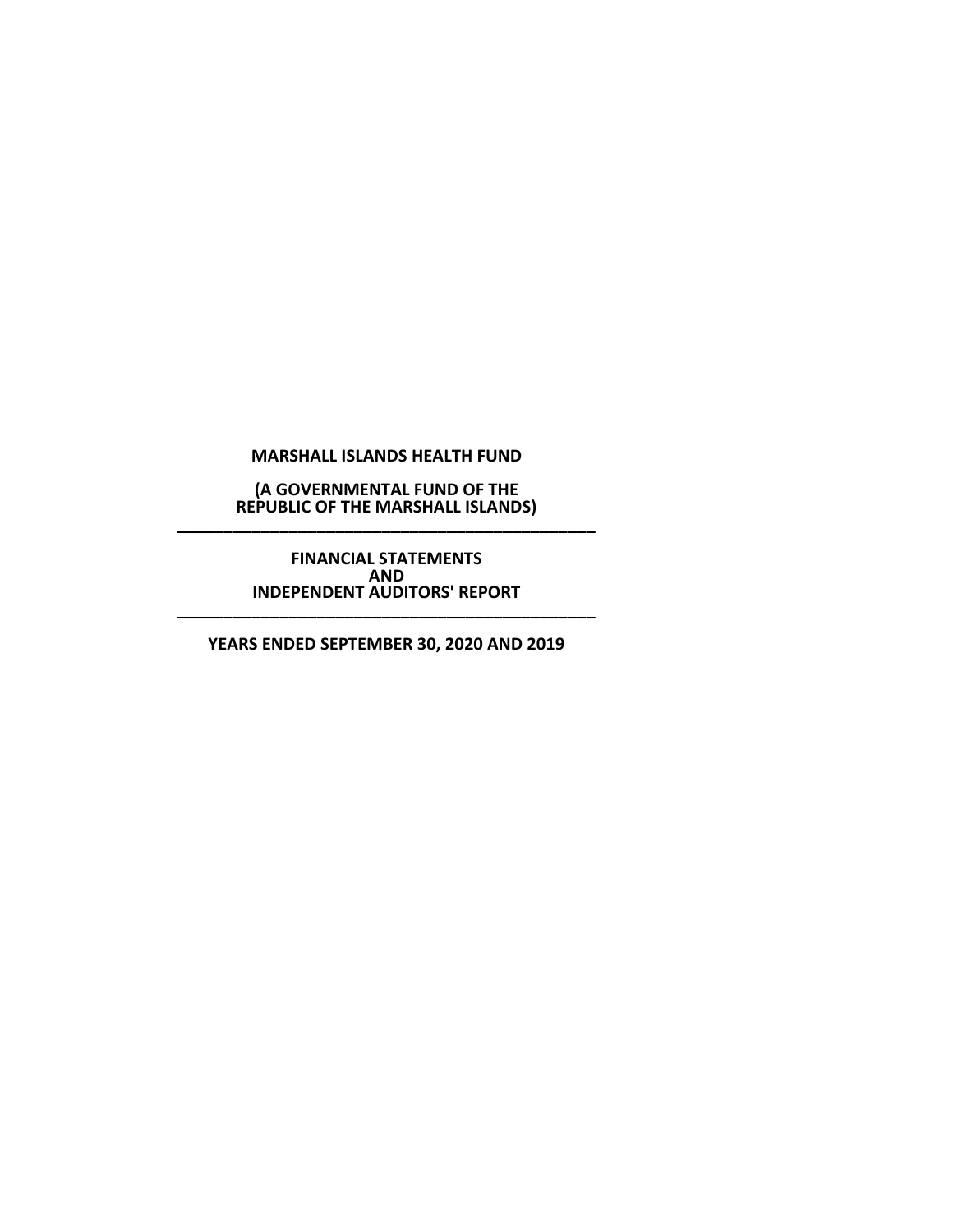# Years Ended September 30, 2020 and 2019 Table of Contents

|      |                                                                                                                                                                                            | Page No. |
|------|--------------------------------------------------------------------------------------------------------------------------------------------------------------------------------------------|----------|
| I.   | INDEPENDENT AUDITORS' REPORT                                                                                                                                                               | 1        |
| II.  | <b>FINANCIAL STATEMENTS:</b>                                                                                                                                                               |          |
|      | <b>Balance Sheets</b>                                                                                                                                                                      | 3        |
|      | Statements of Revenues, Expenditures and Changes in Fund<br><b>Balance</b>                                                                                                                 | 4        |
|      | Notes to Financial Statements                                                                                                                                                              | 5        |
| III. | INDEPENDENT AUDITORS' REPORT ON COMPLIANCE WITH<br><b>LAWS AND REGULATIONS</b>                                                                                                             |          |
|      | Independent Auditors' Report on Internal Control Over Financial<br>Reporting and on Compliance and Other Matters Based on an<br>Audit of Financial Statements Performed in Accordance With |          |
|      | <b>Government Auditing Standards</b>                                                                                                                                                       | 12       |
|      | Schedule of Findings and Responses                                                                                                                                                         | 14       |
|      | Unresolved Prior Year Findings                                                                                                                                                             | 17       |
|      |                                                                                                                                                                                            |          |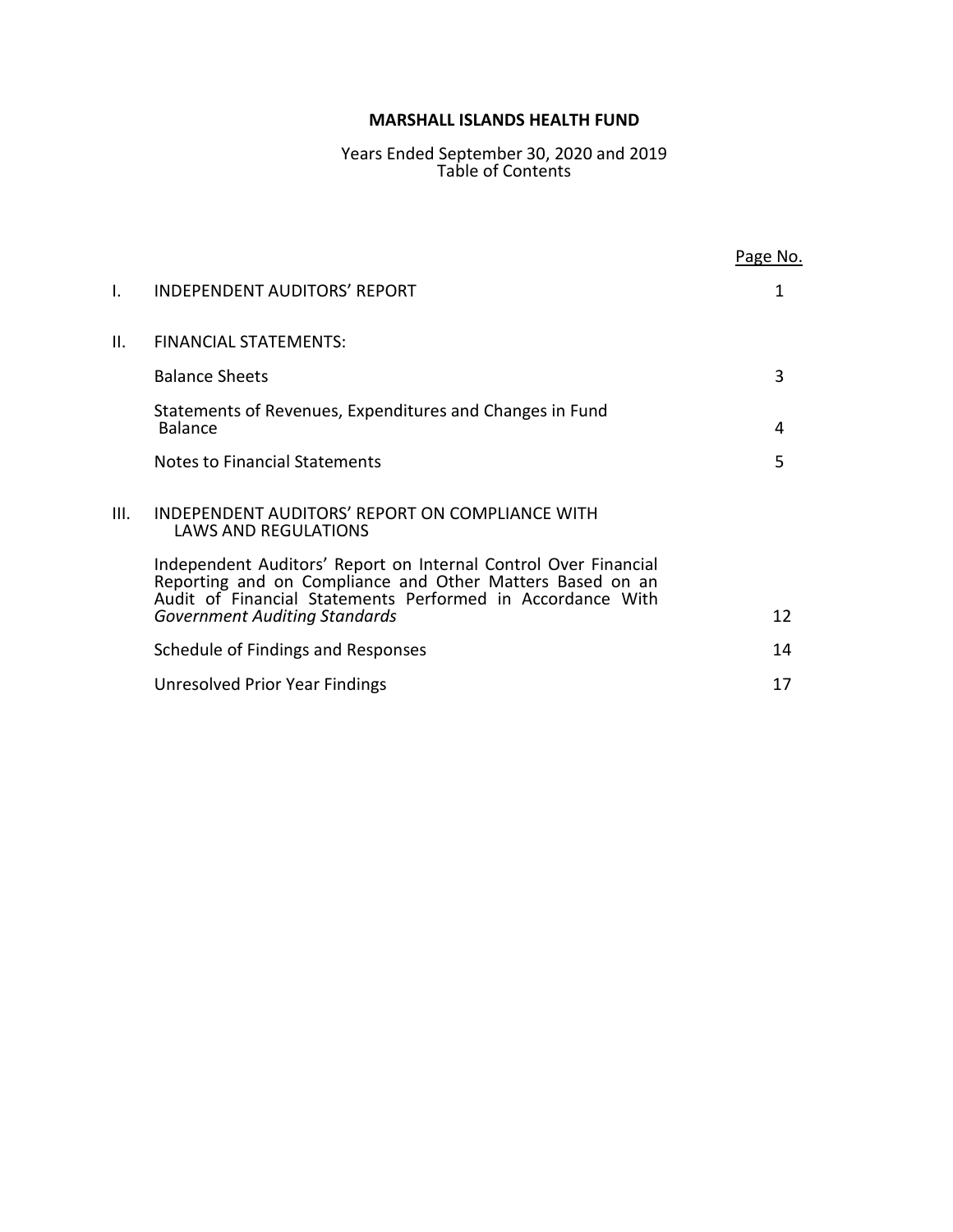Deloitte & Touche LLP 361 South Marine Corps Drive Tamuning, GU 96913 USA

Tel: +1 (671) 646-3884 Fax: +1 (671) 649-4265

www.deloitte.com

# **INDEPENDENT AUDITORS' REPORT**

Honorable Bruce Bilimon Minister of Health and Human Services Republic of the Marshall Islands:

# **Report on the Financial Statements**

We have audited the accompanying financial statements of the Marshall Islands Health Fund, a governmental fund of the Republic of the Marshall Islands, which comprise the balance sheets as of September 30, 2020 and 2019, and the related statements of revenues, expenditures, and changes in fund balance for the years then ended, and the related notes to the financial statements.

# *Management's Responsibility for the Financial Statements*

Management is responsible for the preparation and fair presentation of these financial statements in accordance with accounting principles generally accepted in the United States of America; this includes the design, implementation, and maintenance of internal control relevant to the preparation and fair presentation of financial statements that are free from material misstatement, whether due to fraud or error.

# *Auditors' Responsibility*

Our responsibility is to express an opinion on these financial statements based on our audits. We conducted our audits in accordance with auditing standards generally accepted in the United States of America and the standards applicable to financial audits contained in *Government Auditing Standards*, issued by the Comptroller General of the United States. Those standards require that we plan and perform the audit to obtain reasonable assurance about whether the financial statements are free from material misstatement.

An audit involves performing procedures to obtain audit evidence about the amounts and disclosures in the financial statements. The procedures selected depend on the auditor's judgment, including the assessment of the risks of material misstatement of the financial statements, whether due to fraud or error. In making those risk assessments, the auditor considers internal control relevant to the entity's preparation and fair presentation of the financial statements in order to design audit procedures that are appropriate in the circumstances, but not for the purpose of expressing an opinion on the effectiveness of the entity's internal control. Accordingly, we express no such opinion. An audit also includes evaluating the appropriateness of accounting policies used and the reasonableness of significant accounting estimates made by management, as well as evaluating the overall presentation of the financial statements.

We believe that the audit evidence we have obtained is sufficient and appropriate to provide a basis for our audit opinion.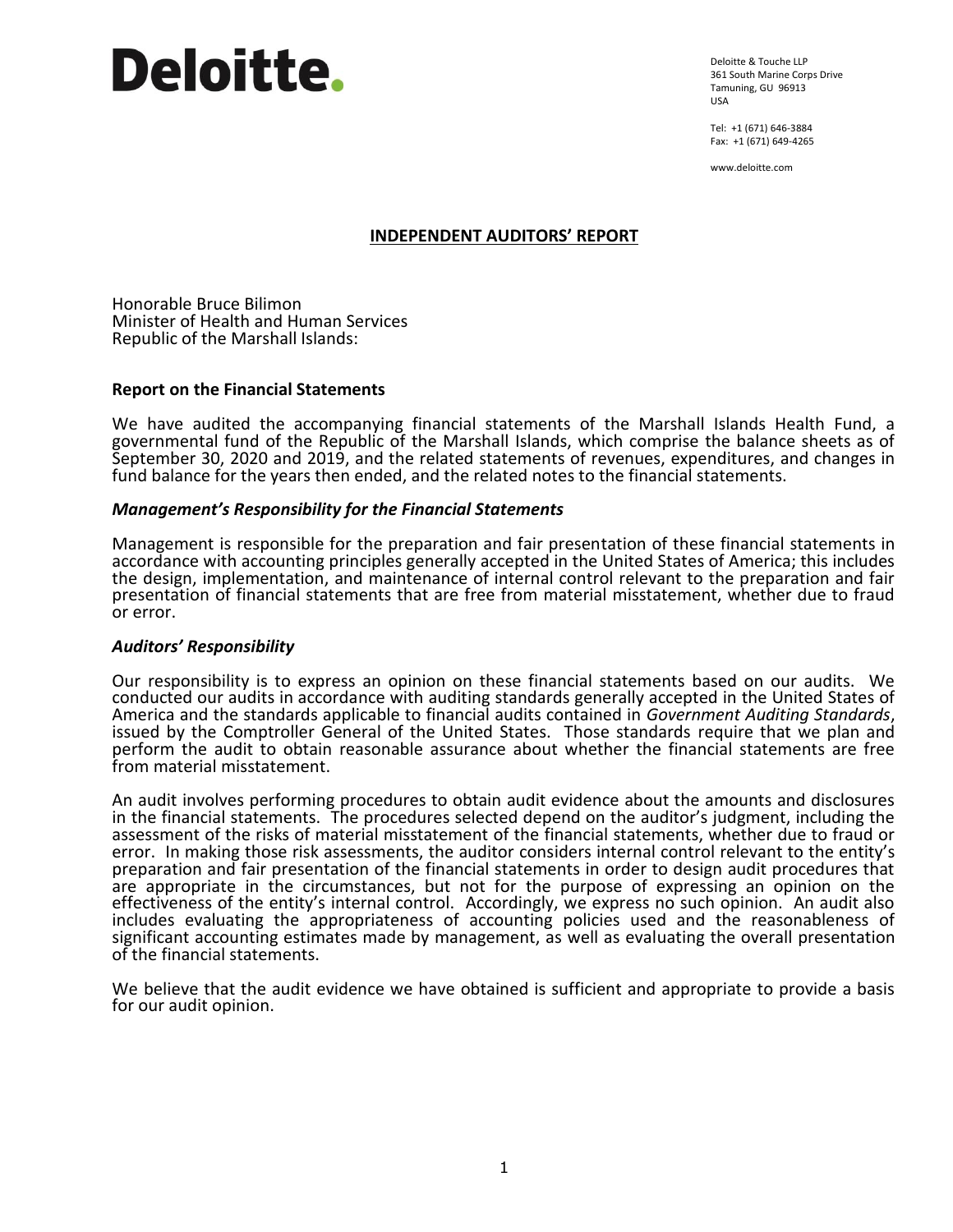# *Opinion*

In our opinion, the financial statements referred to above present fairly, in all material respects, the financial position of the Marshall Islands Health Fund as of September 30, 2020 and 2019, and the results of its operations for the years then ended in accordance with accounting principles generally accepted in the United States of America.

# *Emphasis of Matters*

# *Reporting Entity*

As discussed in Note 1 to the financial statements, the financial statements referred to above present only the Marshall Islands Health Fund and are not intended to present fairly the financial position and results of operations of the Republic of the Marshall Islands in conformity with accounting principles generally accepted in the United States of America.

# *COVID-19*

As discussed in Note 7 to the financial statements, the Marshall Islands Health Fund determined that the COVID-19 pandemic may negatively impact its operations through increased levels of expenditures for the off-island medical referral program. The Marshall Islands Health Fund is unable to reasonably estimate its ultimate financial impact.

Our opinion is not modified with respect to these matters.

# *Other Matters*

#### *Required Supplementary Information:*

Management has omitted the Management's Discussion and Analysis that accounting principles generally accepted in the United States of America requires to be presented to supplement the basic financial statements. Such missing information, although not a part of the basic financial statements, is required by the Governmental Accounting Standards Board who considers it to be an essential part of financial reporting for placing the basic financial statements in an appropriate operational, economic, or historical context. Our opinion on the basic financial statements is not affected by this missing information.

# **Other Reporting Required by** *Government Auditing Standards*

In accordance with *Government Auditing Standards*, we have also issued our report dated September 20, 2021, on our consideration of the Marshall Islands Health Fund's internal control over financial reporting and on our tests of its compliance with certain provisions of laws, regulations, contracts, and grant agreements and other matters. The purpose of that report is solely to describe the scope of our testing of internal control over financial reporting and compliance and the results of that testing, and not to provide an opinion on the effectiveness of the Marshall Islands Health Fund's internal control over financial reporting or on compliance. That report is an integral part of an audit performed in accordance with *Government Auditing Standards* in considering the Marshall Islands Health Fund's internal control over financial reporting and compliance.

loite Nachel

September 20, 2021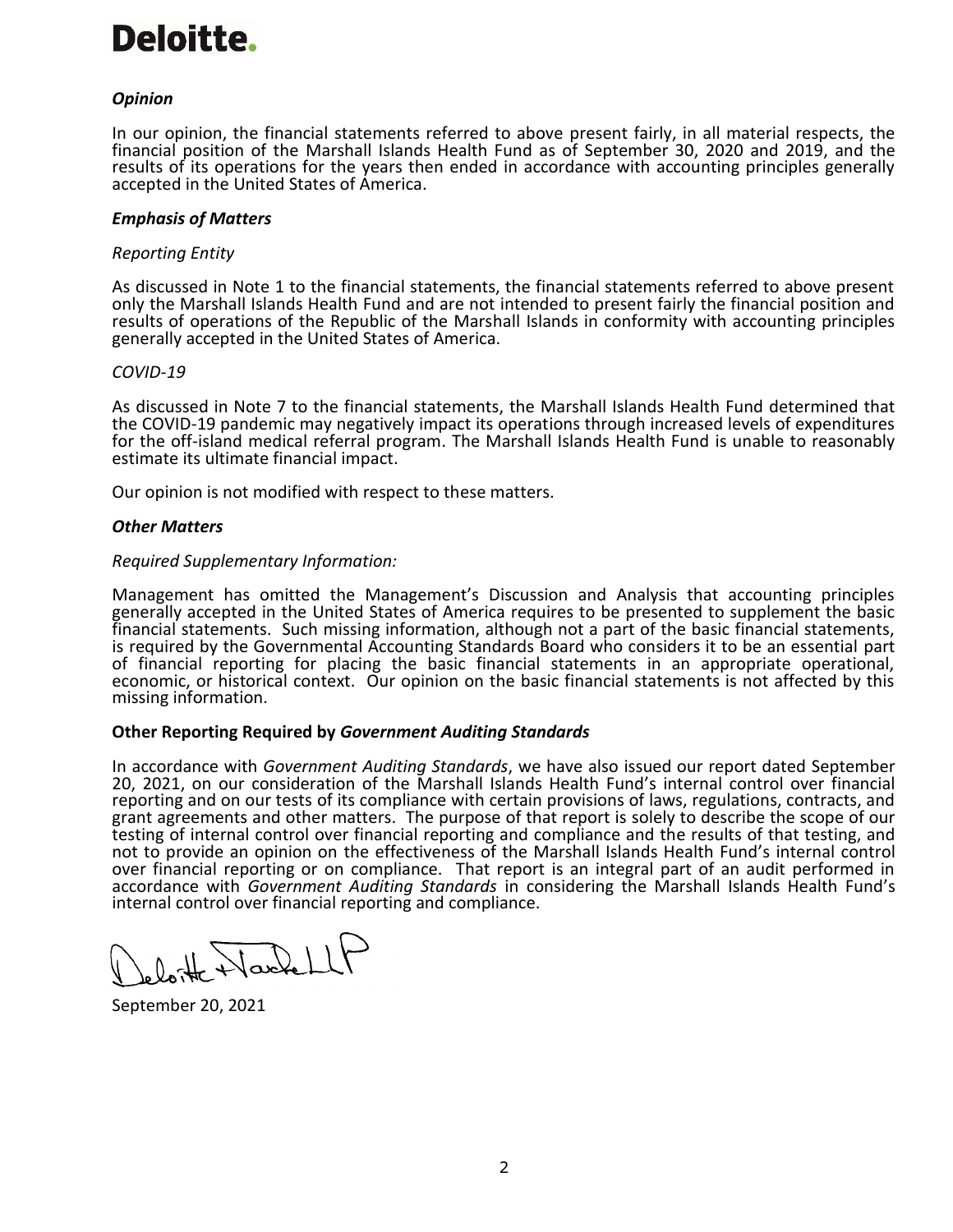# Balance Sheets September 30, 2020 and 2019

|                                                                                     | 2020                                        | 2019                                       |
|-------------------------------------------------------------------------------------|---------------------------------------------|--------------------------------------------|
| <b>ASSETS</b>                                                                       |                                             |                                            |
| Cash                                                                                | \$<br>185,455                               | \$<br>252,138                              |
| Receivables:<br>Contributions<br><b>Affiliates</b><br>Employees<br>Other            | 1,728,156<br>2,390,962<br>45,672<br>273,979 | 2,401,378<br>1,671,748<br>39,067<br>38,650 |
| Less allowance for doubtful accounts                                                | 4,438,769<br>(130, 273)                     | 4,150,843<br>(130, 273)                    |
|                                                                                     | 4,308,496                                   | 4,020,570                                  |
| Other assets                                                                        | 375,000                                     | 350,000                                    |
| <b>Total assets</b>                                                                 | \$<br>4,868,951                             | \$<br>4,622,708                            |
| <b>LIABILITIES AND FUND BALANCE</b>                                                 |                                             |                                            |
| Liabilities:<br>Accounts payable<br>Medical claims payable<br>Payable to affiliates | 127,620<br>457,929<br>388,566               | 121,023<br>1,552,877<br>96,314             |
| <b>Total liabilities</b>                                                            | 974,115                                     | 1,770,214                                  |
| Contingencies                                                                       |                                             |                                            |
| Fund balance:<br>Committed for:<br><b>Health services</b>                           | 3,894,836                                   | 2,852,494                                  |
| Total liabilities and fund balance                                                  | \$<br>4,868,951                             | \$<br>4,622,708                            |

See accompanying notes to financial statements.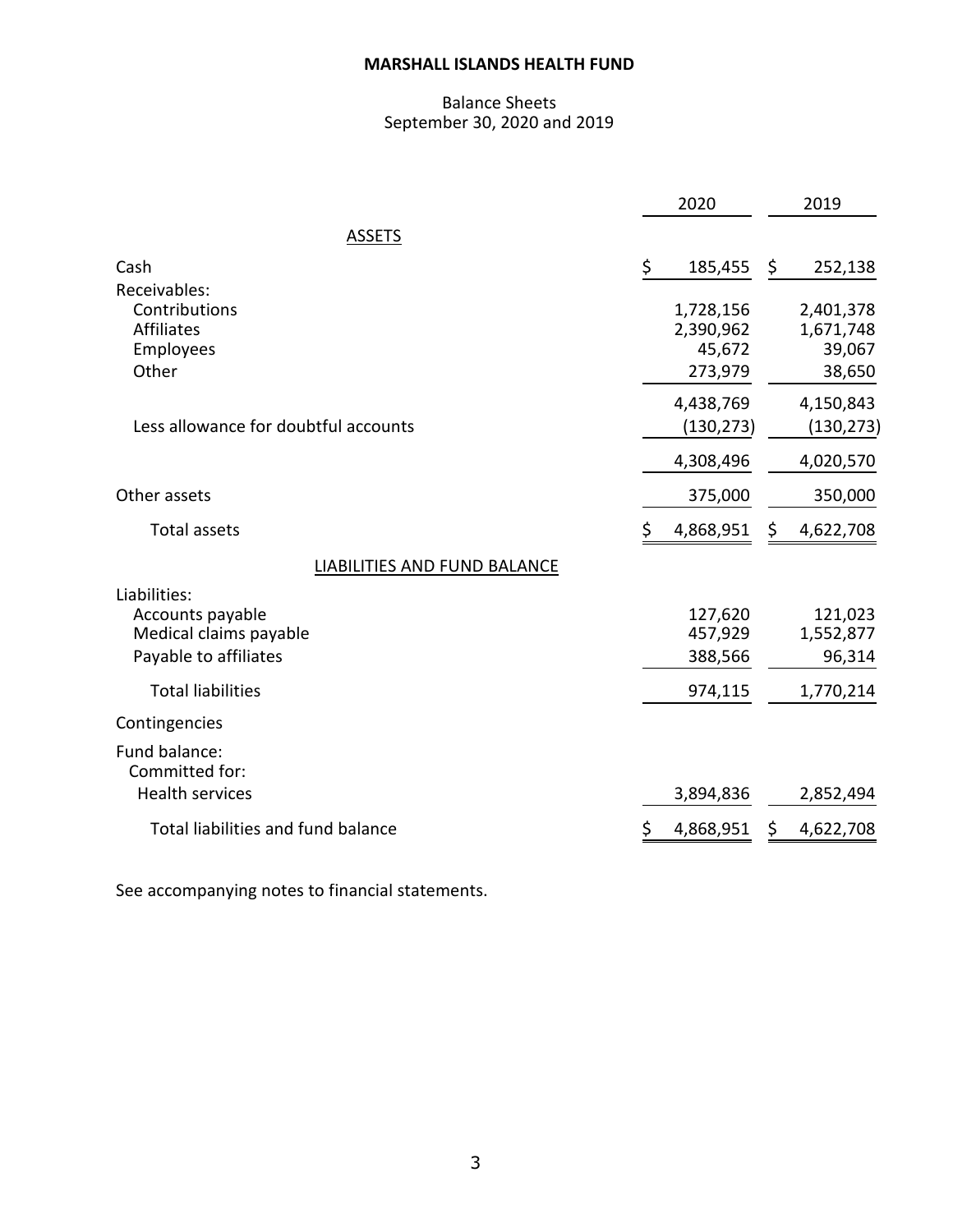# Statements of Revenues, Expenditures, and Changes in Fund Balance Years Ended September 30, 2020 and 2019

|                                                                                                                                                                                                                     |     | 2020                                                                                                        | 2019                                                                                                       |
|---------------------------------------------------------------------------------------------------------------------------------------------------------------------------------------------------------------------|-----|-------------------------------------------------------------------------------------------------------------|------------------------------------------------------------------------------------------------------------|
| Revenues:<br><b>Basic Health Fund collections</b><br>Supplemental Health Fund collections<br>Refunds and other revenues                                                                                             | \$  | 8,073,953<br>630,230<br>343,409                                                                             | \$<br>8,193,583<br>652,207<br>223,319                                                                      |
| Total revenues                                                                                                                                                                                                      |     | 9,047,592                                                                                                   | 9,069,109                                                                                                  |
| Expenditures:<br>Off-island care<br>Other medical charges<br>Off-island travel<br>Professional and consulting fees<br>On-island care<br><b>Bad debts</b><br>Administrative:                                         |     | 2,725,419<br>725,552<br>517,929<br>278,200<br>10,752                                                        | 4,743,580<br>330,705<br>1,008,127<br>174,000<br>90,400<br>91,623                                           |
| Salaries and wages<br><b>Collection fees</b><br><b>Utilities</b><br>Capital outlays<br>Travel<br>Repairs and maintenance<br><b>Supplies</b><br>Insurance<br>Communications<br>POL<br>Other administrative charges   |     | 306,660<br>200,000<br>53,617<br>46,758<br>43,206<br>21,109<br>17,476<br>16,658<br>10,627<br>5,786<br>23,519 | 275,649<br>200,000<br>50,990<br>12,703<br>59,125<br>31,316<br>10,304<br>15,401<br>7,603<br>8,359<br>13,532 |
| Total expenditures                                                                                                                                                                                                  |     | 5,003,268                                                                                                   | 7,123,417                                                                                                  |
| Excess of revenues over expenditures                                                                                                                                                                                |     | 4,044,324                                                                                                   | 1,945,692                                                                                                  |
| Other financing sources (uses):<br>Contributions from RepMar's General Fund<br>Contributions to RepMar's General Fund<br>Contributions to the Health Care Revenue Fund<br>Total other financing sources (uses), net |     | 100,000<br>(28, 965)<br>(3,073,017)<br>(3,001,982)                                                          | 1,400,000<br>(135, 380)<br>(2,521,446)<br>(1, 256, 826)                                                    |
| Net change in fund balance                                                                                                                                                                                          |     | 1,042,342                                                                                                   | 688,866                                                                                                    |
| Fund balance at beginning of year                                                                                                                                                                                   |     | 2,852,494                                                                                                   | 2,163,628                                                                                                  |
| Fund balance at end of year                                                                                                                                                                                         | \$. | 3,894,836                                                                                                   | \$<br>2,852,494                                                                                            |

See accompanying notes to financial statements.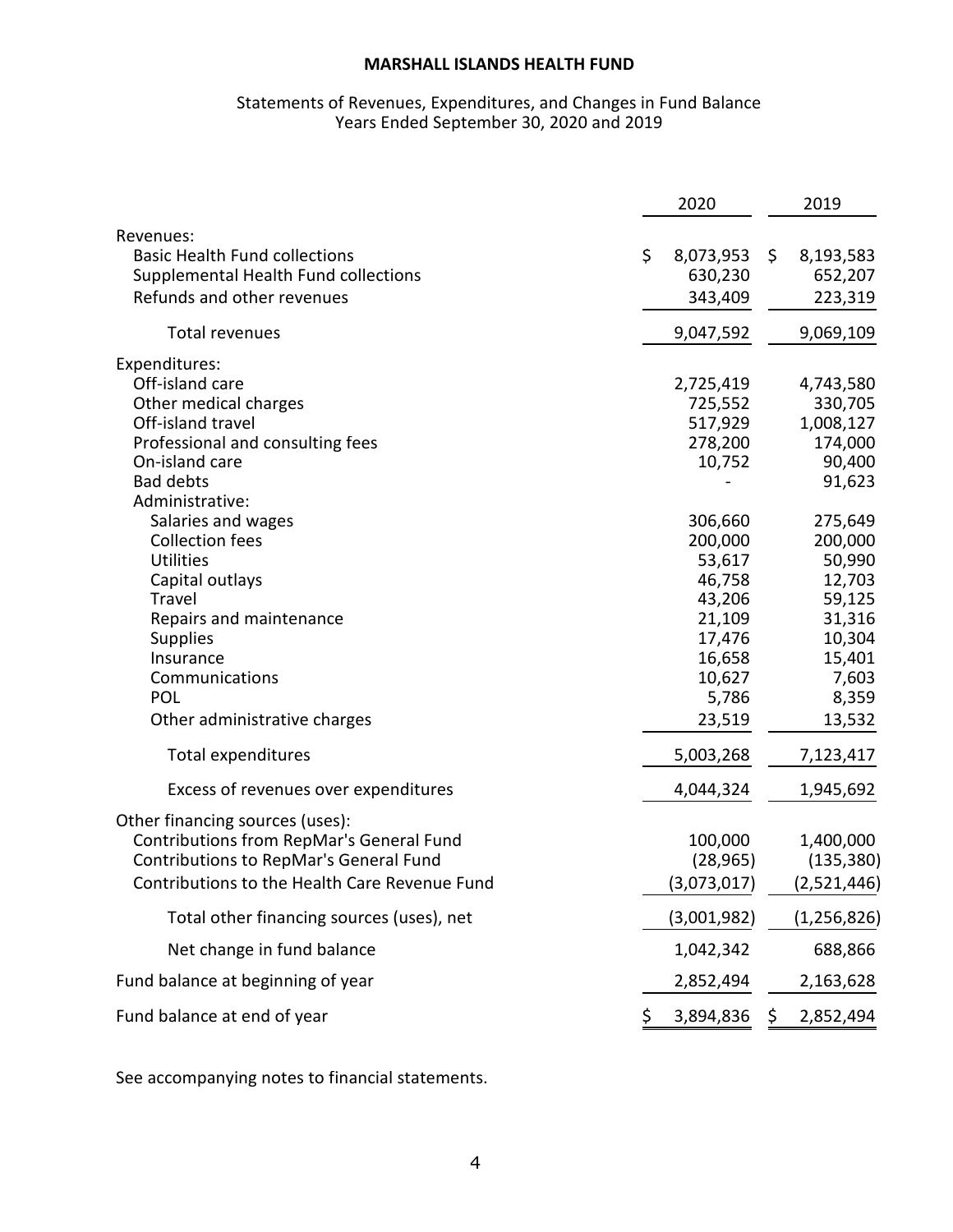Notes to Financial Statements September 30, 2020 and 2019

#### (1) Reporting Entity

The Marshall Islands Health Fund (MIHF), a governmental fund of the Republic of the Marshall Islands (RepMar), was established pursuant to the Marshall Islands Health Fund Act of 2002, as amended, to provide, pay, or reimburse all or a determined portion of the cost of basic health care obtained at a local health care facility, as an approved off-island medical referral, or as emergency off-island medical care. The MIHF includes the operations of the Basic Health Benefits Plan and the Supplemental Health Benefits Plan. The Health Care Revenue Fund (HCRF), a governmental fund of RepMar, was established pursuant to the Health Care Revenue Fund Act of 1989, as amended, to facilitate the purchase of drugs, medical and dental supplies, hospital equipment, and for the provision and administration of other health services. Administration, control and management of both the MIHF and the HCRF is the responsibility of the Secretary of RepMar's Ministry of Health and Human Services (MOHHS). The MIHF's enabling legislation requires that 55% of contributions collected by the Basic Health Benefits Plan be transferred, on a quarterly basis, to the HCRF. The 55% distribution is to be made after deducting the 10% costs associated with the administration of the MIHF. On February 26, 2018, the HCRF's enabling legislation was amended to authorize the Health Services Board to modify the 55% distribution, as necessary.

The accompanying financial statements relate solely to those accounting records maintained by the MIHF, and do not incorporate any accounts related to the HCRF, RepMar's Ministry of Health and Human Services, or any other departments or agencies of RepMar that may be accounted for by RepMar's Treasury. The MIHF is considered to be a blended component unit (special revenue fund) of RepMar.

#### (2) Summary of Significant Accounting Policies

The accompanying financial statements have been prepared in accordance with accounting principles generally accepted in the United States of America (GAAP) as applied to governmental units. The Governmental Accounting Standards Board (GASB) is the recognized standard-setting body for establishing governmental accounting and financial reporting principles. The more significant of the MIHF's accounting policies are described below.

#### Measurement Focus and Basis of Accounting

The MIHF reports its financial position and the results of operations in one governmental fund. A fund is a separate accounting entity with a self-balancing set of accounts. They are concerned only with the measurement of financial position and are not involved with measurement of results of operations. Fund accounting is designed to demonstrate legal compliance and to aid financial management by segregating transactions related to certain government functions or activities. Governmental funds are used to account for all or most of a government's general activities, including the collection and disbursement of earmarked monies (special revenue funds).

#### Basis of Presentation

The accounting and financial reporting treatment applied to a fund is determined by its measurement focus. All governmental funds are accounted for using a current financial resources measurement focus. With this measurement focus, only current assets and current liabilities generally are included in the balance sheet. Operating statements of these funds present increases (i.e., revenues and other financing sources) and decreases (i.e., expenditures and other financing uses) in fund balance.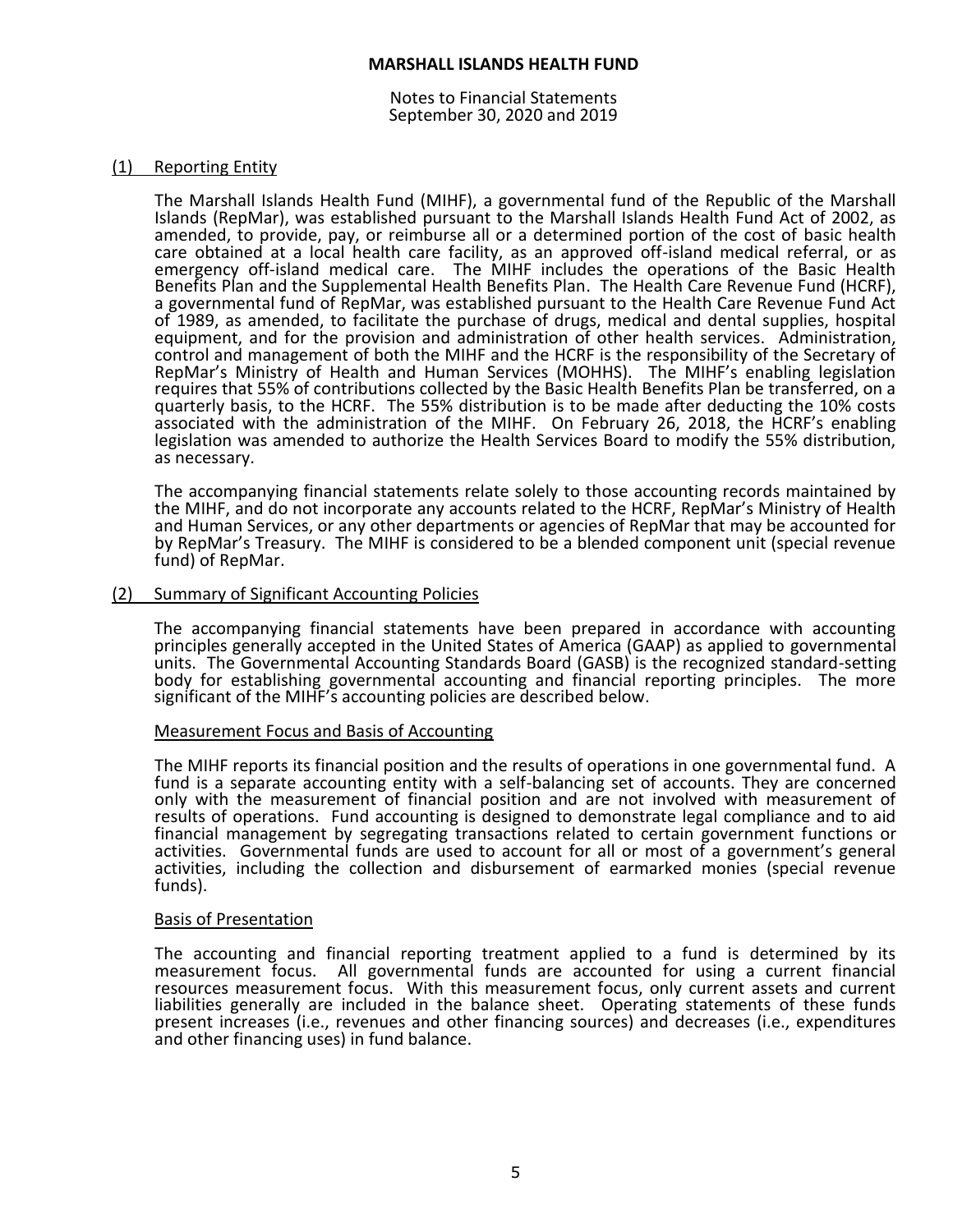Notes to Financial Statements September 30, 2020 and 2019

# (2) Summary of Significant Accounting Policies, Continued

# Basis of Presentation, Continued

The modified accrual basis of accounting is used by all governmental fund types. Under the modified accrual basis of accounting, revenues are recognized when susceptible to accrual (i.e., when they become both measurable and available). "Measurable" means the amount of the transaction can be determined and "available" means collectible within the current period or soon enough thereafter to be used to pay liabilities of the current period. For this purpose, the MIHF considers revenues to be available if they are collected within 90 days of the end of the current fiscal period. Expenditures are recorded when the related fund liability is incurred. Significant revenues susceptible to accrual include quarterly contributions from employers and employees as well as premiums for health benefit plans collected by the Ministry of Health and Human Services as well as grants, gifts and donations.

# Budget

An annual appropriated budget has not been formally adopted on a legal basis or a basis consistent with GAAP. Accordingly, a budget to actual presentation is not required or presented.

# Cash

The deposit and investment policies of the MIHF are governed by 3 MIRC 7, *Investments of Public Funds*, and 11 MIRC 1, *Financial Management*. Custodial credit risk is the risk that in the event of a bank failure, the MIHF's deposits may not be returned to it. Such deposits are not covered by depository insurance and are either uncollateralized or collateralized with securities held by the pledging financial institution or held by the pledging financial institution but not in the depositorgovernment's name. The MIHF does not have a deposit policy for custodial credit risk.

For the purposes of the balance sheets, cash is defined as cash in checking and savings accounts. As of September 30, 2020, and 2019, the carrying amounts of the MIHF's total cash were \$185,455 and \$252,138, respectively, and the corresponding bank balances were \$227,621 and \$430,837, respectively. Of the bank balances, \$212,671 and \$418,682, respectively, are maintained in a financial institution subject to Federal Deposit Insurance Corporation (FDIC) insurance. As of September 30, 2020, and 2019, bank deposits in the amount of \$212,671 and \$250,000, respectively, were FDIC insured. Bank deposits of \$14,950 and \$12,155, respectively, are maintained in financial institutions not subject to depository insurance. The MIHF does not require collateralization of its cash deposits; therefore, deposit levels in excess of FDIC insurance coverage are uncollateralized. Accordingly, these deposits are exposed to custodial credit risk.

# Receivables

Contributions receivable are due from employers located within the Republic of the Marshall Islands. These receivables are not collateralized and are non-interest bearing. Receivables from affiliates are primarily due from the Marshall Islands Social Security Administration (MISSA), which represent unremitted contributions collected by MISSA on behalf of the MIHF.

The allowance for doubtful accounts is stated at an amount which management believes will be adequate to absorb possible losses on accounts receivable that may become uncollectible based on evaluations of the collectability of these accounts and prior collection experience. Bad debts are written-off against the reserve on the specific identification method.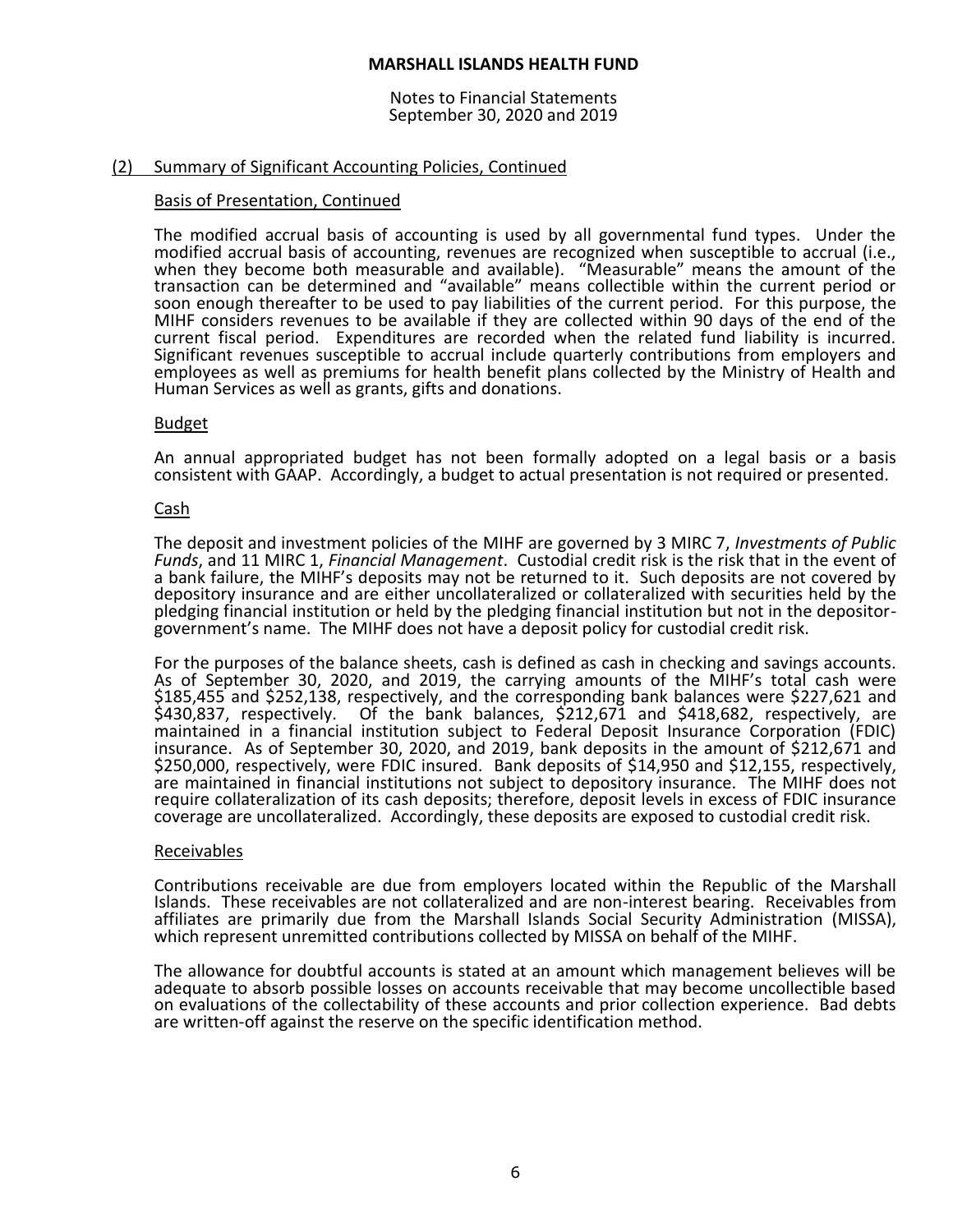Notes to Financial Statements September 30, 2020 and 2019

#### (2) Summary of Significant Accounting Policies, Continued

#### Compensated Absences

The MIHF recognizes expenditures for annual leave and sick leave when leave is actually taken. Accordingly, unused annual leave and sick leave are not included as an obligation within the balance sheet unless such leave is expected to be liquidated with expendable available financial resources, at which time expenditures and related fund liabilities would be recognized.

#### Fund Balance

Fund balance classifications are based on the extent to which the MIHF is bound to honor constraints on the specific purposes for which amounts in those funds can be spent. Such are reported as committed, which includes fund balance amounts that are constrained for specific purposes that are internally imposed by the government through formal action of the highest level of decision-making authority and does not lapse at year-end.

Restricted/committed amounts are spent first when both restricted and unrestricted fund balance is available unless there are legal documents/contracts that prohibit doing this. In addition, committed, then assigned, and lastly unassigned amounts of unrestricted fund balance are expended in that order.

A formal minimum fund balance policy has not been adopted.

#### Contributions

Contributions to the Basic Health Benefits Plan are governed by the Marshall Islands Health Fund Act of 2002, which imposes a tax on the quarterly income of every employee who is considered a covered person under the Act. Employees are required to contribute an amount equal to 3.5% of wages while every employer is required to contribute an amount equal to that contributed by employees. Maximum quarterly taxable wages are \$5,000. Contributions to the Supplemental Health Benefits Plan are also governed by the Act; however, these contributions represent voluntary premiums as determined by the Health Services Board in order to become eligible for designated benefits.

#### Taxes

The Government of RepMar imposes gross receipts tax of 3% on revenues. The MIHF is specifically exempt from this tax; however, all goods imported by the Health Services Board for the purposes of the MIHF, are subject to tax under the Import Tax Act of 1989.

#### Estimates

The preparation of financial statements in accordance with GAAP requires management to make estimates and assumptions that affect the reported amounts of assets and liabilities and disclosure of contingent assets and liabilities at the date of the financial statements and the reported amounts of revenues and expenditures during the reporting period. Actual results could differ from those estimates.

#### New Accounting Standards

During the year ended September 30, 2020, GASB issued Statement No. 95, *Postponement of the Effective Dates of Certain Authoritative Guidance*, which postpones the effective dates of GASB Statement No. 84, 89, 90, 91, 92 and 93 by one year and GASB Statement No. 87 by 18 months; however, earlier application of the provisions addressed in GASB Statement No. 95 is encouraged and is permitted to the extent specified in each pronouncement as originally issued. In accordance with GASB Statement No. 95, management has elected to postpone implementation of these statements.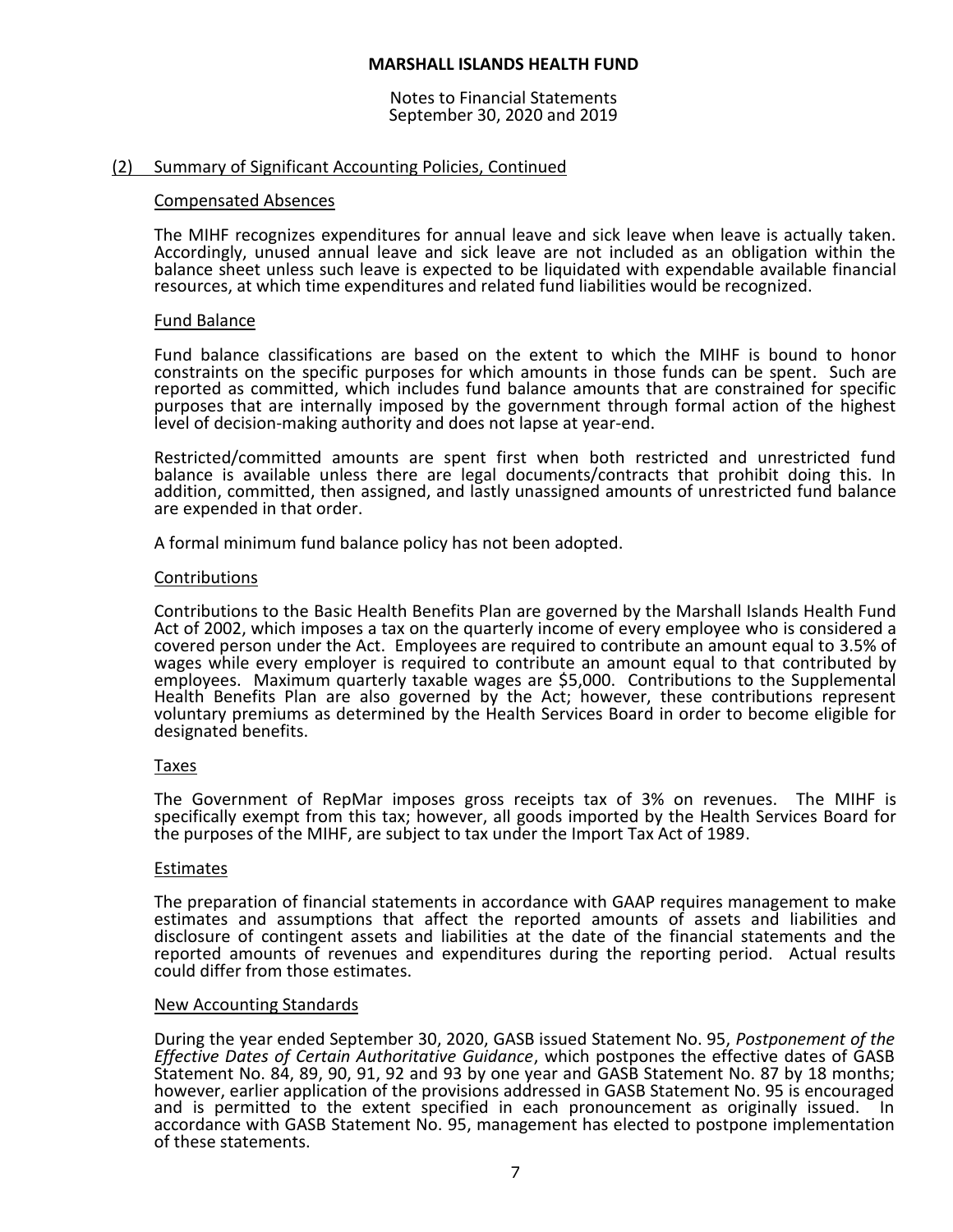Notes to Financial Statements September 30, 2020 and 2019

#### (2) Summary of Significant Accounting Policies, Continued

#### New Accounting Standards, Continued

In January 2017, GASB issued Statement No. 84, *Fiduciary Activities*. This Statement is to improve guidance regarding the identification of fiduciary activities for accounting and financial reporting purposes and how those activities should be reported. The requirements of this Statement will enhance consistency and comparability by (1) establishing specific criteria for identifying activities that should be reported as fiduciary activities and (2) clarifying whether and how business-type activities should report their fiduciary activities. Management does not believe that this statement, upon implementation, will have a material effect on the financial statements. In accordance with GASB Statement No. 95, GASB Statement No. 84 will be effective for fiscal year ending September 30, 2021.

In June 2017, GASB issued Statement No. 87, *Leases*. The objective of this Statement is to better meet the information needs of financial statement users by improving accounting and financial reporting for leases by governments. This Statement increases the usefulness of governments' financial statements by requiring recognition of certain lease assets and liabilities for leases that previously were classified as operating leases and as inflows of resources or outflows of resources recognized based on the payment provisions of the contract. Management believes that this statement, upon implementation, will have a material effect on the financial statements. In accordance with GASB Statement No. 95, GASB Statement No. 87 will be effective for fiscal year ending September 30, 2022.

In June 2018, GASB issued Statement No. 89, *Accounting for Interest Cost Incurred Before the End of a Construction Period*. The objectives of this Statement are (1) to enhance the relevance and comparability of information about capital assets and the cost of borrowing for a reporting period and (2) to simplify accounting for interest cost incurred before the end of a construction period. Management does not believe that this statement, upon implementation, will have a material effect on the financial statements. In accordance with GASB Statement No. 95, GASB Statement No. 89 will be effective for fiscal year ending September 30, 2022.

In March 2018, GASB issued Statement No. 90, *Majority Equity Interests - An Amendment of GASB Statements No. 14 and 61*. The primary objectives of this Statement are to improve the consistency and comparability of reporting a government's majority equity interest in a legally separate organization and to improve the relevance of financial statement information for certain component units. It defines a majority equity interest and specifies that a majority equity interest in a legally separate organization should be reported as an investment if a government's holding of the equity interest meets the definition of an investment. A majority equity interest that meets the definition of an investment should be measured using the equity method, unless it is held by a special-purpose government engaged only in fiduciary activities, a fiduciary fund, or an endowment (including permanent and term endowments) or permanent fund. Those governments and funds should measure the majority equity interest at fair value. Management does not believe that this statement, upon implementation, will have a material effect on the financial statements. In accordance with GASB Statement No. 95, GASB Statement No. 90 will be effective for fiscal year ending September 30, 2021.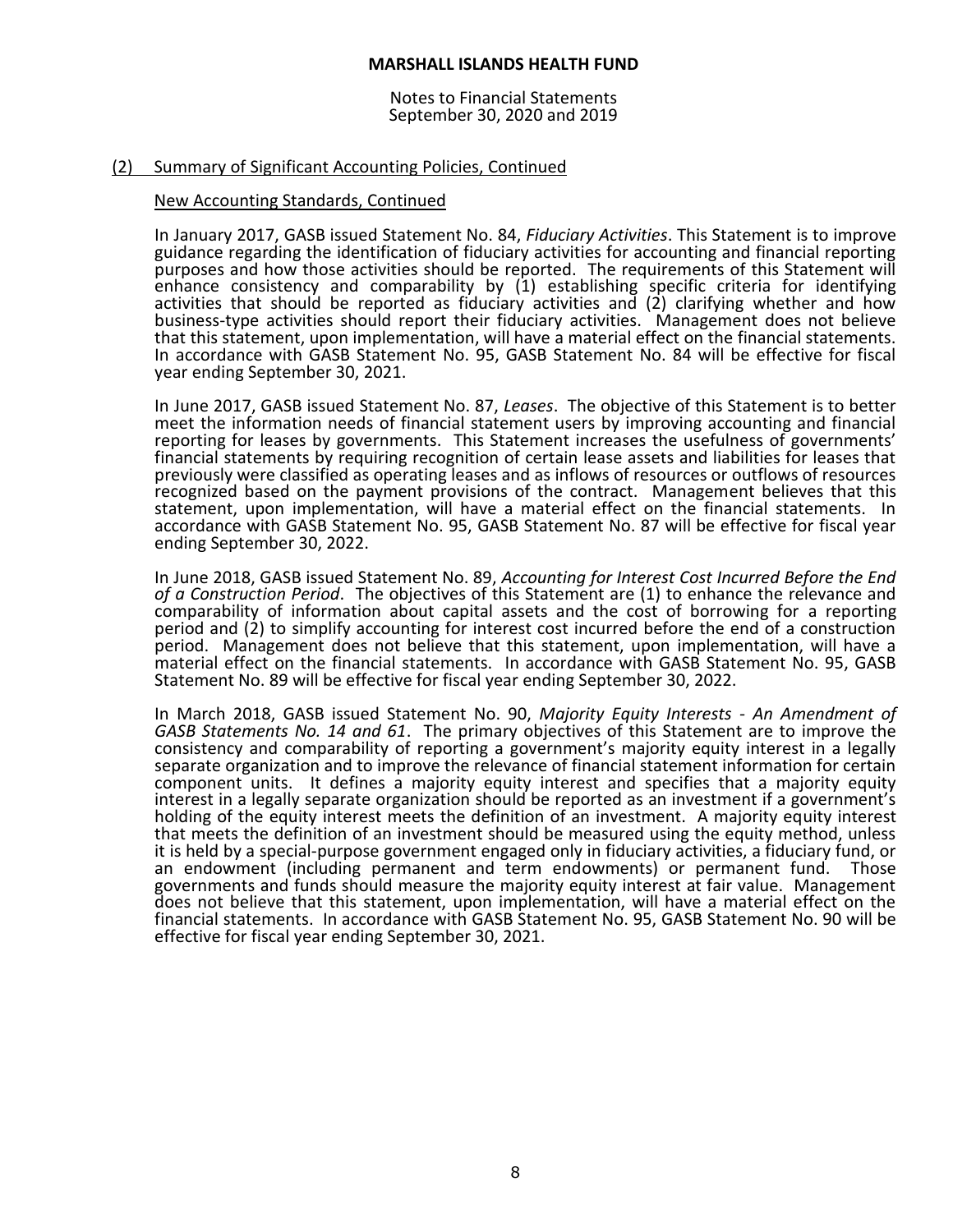Notes to Financial Statements September 30, 2020 and 2019

#### (2) Summary of Significant Accounting Policies, Continued

#### New Accounting Standards, Continued

In May 2019, GASB issued Statement No. 91, *Conduit Debt Obligations*. The primary objectives of this Statement are to provide a single method of reporting conduit debt obligations by issuers and eliminate diversity in practice associated with (1) commitments extended by issuers, (2) arrangements associated with conduit debt obligations, and (3) related note disclosures. This Statement achieves those objectives by clarifying the existing definition of a conduit debt obligation; establishing that a conduit debt obligation is not a liability of the issuer; establishing standards for accounting and financial reporting of additional commitments and voluntary commitments extended by issuers and arrangements associated with conduit debt obligations; and improving required note disclosures. Management does not believe that this statement, upon implementation, will have a material effect on the financial statements. In accordance with GASB Statement No. 95, GASB Statement No. 91 will be effective for fiscal year ending September 30, 2023.

In January 2020, GASB issued statement No. 92, *Omnibus 2020*. The objectives of this Statement are to enhance comparability in accounting and financial reporting and to improve the consistency of authoritative literature by addressing practice issues that have been identified during implementation and application of certain GASB Statements. This Statement addresses a variety of topics and includes specific provisions about the effective date of Statement No. 87, *Leases*, and Implementation Guide No. 2019-3, *Leases*, for interim financial reports, the terminology used to refer to derivative instruments and the applicability of certain requirements of Statement No. 84, *Fiduciary Activities*, to postemployment benefits. The requirements related to the effective date of GASB Statement No. 87 and Implementation Guide 2019-3, reissuance recoveries and terminology used to refer to derivative instruments are effective upon issuance. In accordance with GASB Statement No. 95, the remaining requirements of GASB Statement No. 92 is effective for the fiscal year ending September 30, 2022.

In March 2020, GASB issued Statement No. 93, *Replacement of Interbank Offered Rates*. The primary objective of this statement is to address those and other accounting and financial reporting implications of the replacement of an IBOR. Management does not believe that this statement, upon implementation, will have a material effect on the financial statements. Except for paragraphs 11b, 13, and 14, GASB Statement No. 93 will be effective for fiscal year ending September 30, 2021. The requirement in paragraphs 11b, 13, and 14 are effective for fiscal year September 30, 2022.

In March 2020, GASB issued Statement No. 94, *Public-Private and Public-Public Partnerships and Availability Payment Arrangements*. The primary objective of this statement is to improve financial reporting by addressing issues related to public-private and public-public partnership arrangements. This statement also provides guidance for accounting and financial reporting for availability payment arrangements. Management does not believe that this statement, upon implementation, will have a material effect on the financial statements. GASB Statement No. 94 will be effective for fiscal year ending September 30, 2023.

In May 2020, GASB issued Statement No. 96, *Subscription-Based Information Technology Arrangements*. This Statement provides guidance on the accounting and financial reporting for subscription-based information technology arrangements (SBITAs) for government end users (governments). This Statement (1) defines a SBITA; (2) establishes that a SBITA results in a rightto-use subscription asset - an intangible asset - and a corresponding subscription liability; (3) provides the capitalization criteria for outlays other than subscription payments, including implementation costs of a SBITA; and (4) requires note disclosures regarding a SBITA. Management does not believe that this statement, upon implementation, will have a material effect on the financial statements. GASB Statement No. 96 will be effective for fiscal year ending September 30, 2023.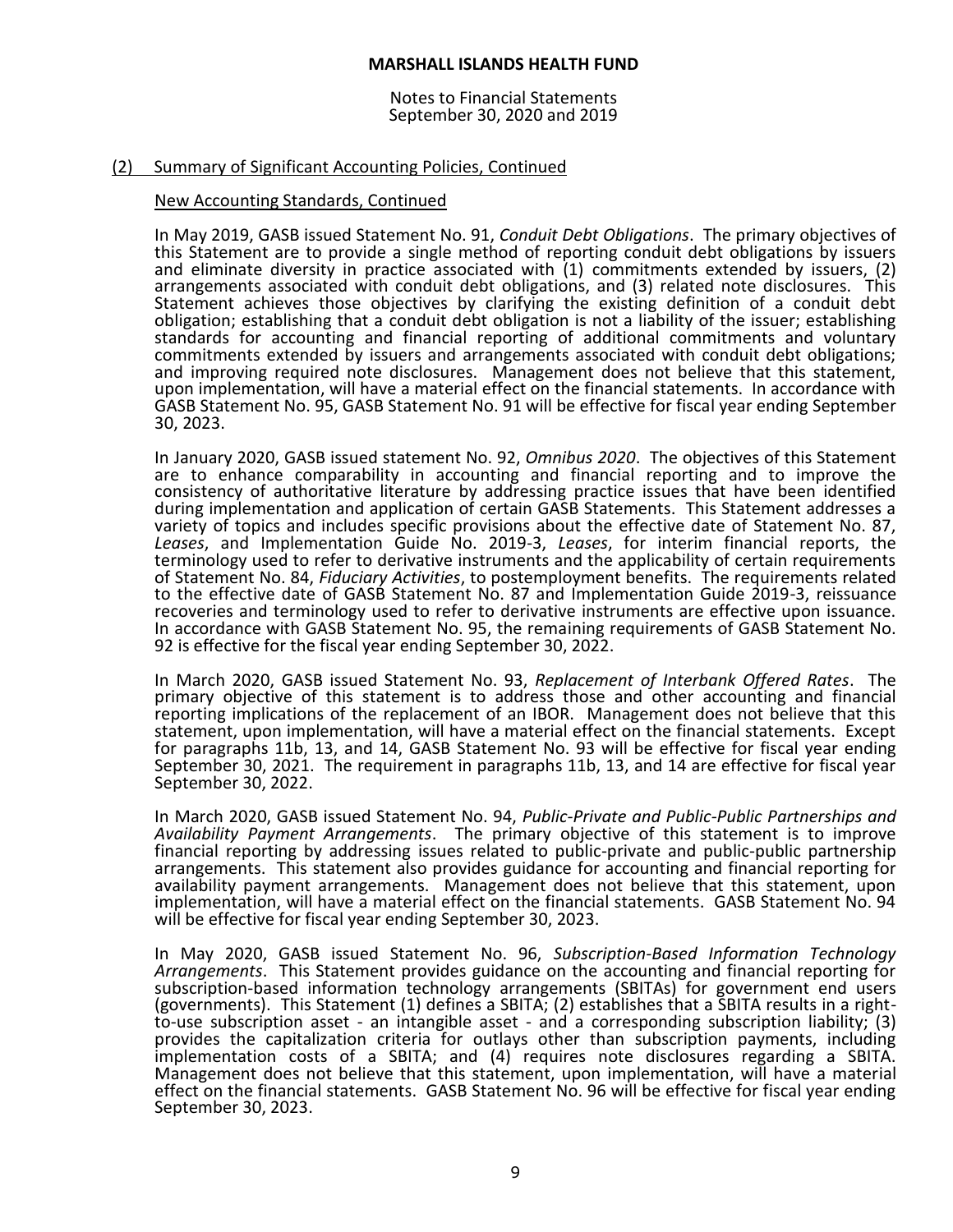Notes to Financial Statements September 30, 2020 and 2019

#### (2) Summary of Significant Accounting Policies, Continued

#### New Accounting Standards, Continued

In June 2020, GASB issued Statement No. 97, *Certain Component Unit Criteria, and Accounting and Financial Reporting for Internal Revenue Code Section 457 Deferred Compensation Plans - an amendment of GASB Statements No. 14 and No. 84, and a supersession of GASB Statement No. 32.* The primary objectives of this Statement are to (1) increase consistency and comparability related to the reporting of fiduciary component units in circumstances in which a potential component unit does not have a governing board and the primary government performs the duties that a governing board typically would perform; (2) mitigate costs associated with the reporting of certain defined contribution pension plans, defined contribution other postemployment benefit (OPEB) plans, and employee benefit plans other than pension plans or OPEB plans (other employee benefit plans) as fiduciary component units in fiduciary fund financial statements; and (3) enhance the relevance, consistency, and comparability of the accounting and financial reporting for Internal Revenue Code (IRC) Section 457 deferred compensation plans (Section 457 plans) that meet the definition of a pension plan and for benefits provided through those plans. GASB Statement No. 97 will be effective for fiscal year ending September 30, 2022.

#### (3) Risk Management

The MIHF is exposed to various risks of loss related to torts; theft of, damage to, and destruction of assets; errors and omissions; injuries to employees; and natural disasters. The MIHF has elected to purchase commercial insurance from independent third parties for the risks of loss to which it is exposed. Settled claims resulting from these risks have not exceeded commercial insurance coverage in any of the past three fiscal years.

#### (4) Other Assets

In 2015, the MIHF made a deposit of \$350,000 with Medpharm Philippines as the Third-Party Administrator (TPA) to provide administrative and logistical services for the Ministry of Health and Human Services medical referral program. In addition, the MIHF and the TPA entered into a medical services agreement for a fixed monthly fee of \$14,500, which expired on September 30, 2019. On October 10, 2019, the MIHF and the TPA renewed the agreement for an additional 36 months, effective October 1, 2019, for a fixed monthly fee of \$18,600 and requiring a \$25,000 increase in the deposit to \$375,000.

#### (5) Related Party Transactions

The MIHF is a governmental fund of RepMar and is therefore affiliated with all RepMar-owned and affiliated entities, including the HCRF.

Receivables from and payables to affiliates as of September 30, 2020 and 2019, are as follows:

|                                                                                             |                                             | 2020                                                |                                            | 2019                                  |  |
|---------------------------------------------------------------------------------------------|---------------------------------------------|-----------------------------------------------------|--------------------------------------------|---------------------------------------|--|
| RepMar:<br><b>HCRF</b><br><b>General Fund</b><br>Air Marshall Islands, Inc.<br><b>MISSA</b> | Receivables<br>36,501<br>3,606<br>2,350,855 | Payables<br>\$156,904<br>81,345<br>143,918<br>6,399 | Receivables<br>4,246<br>3,606<br>1,663,896 | Payables<br>13,030<br>75,380<br>7,904 |  |
|                                                                                             | \$2,390,962                                 | 388,566                                             | \$1,671,748                                | 96,314                                |  |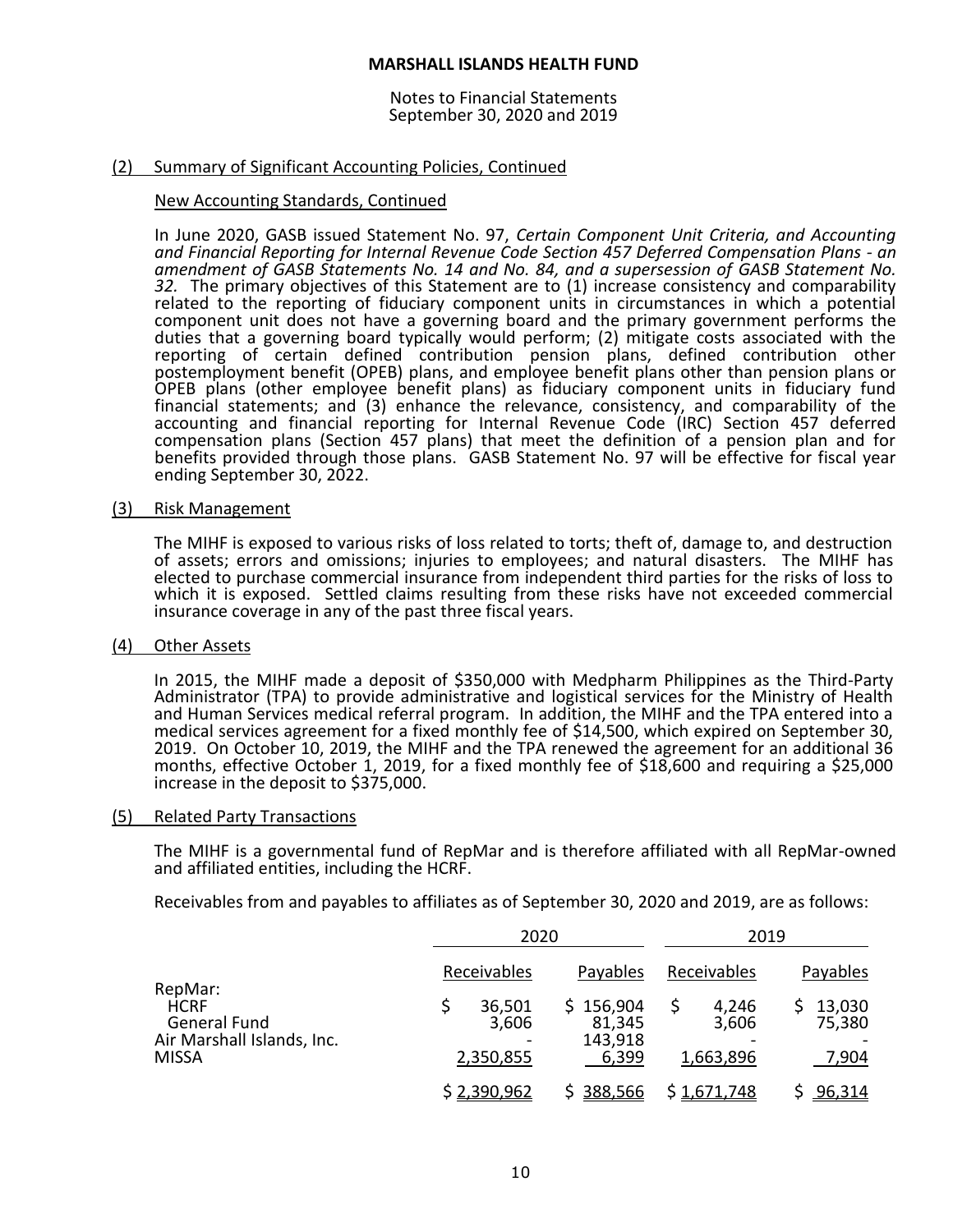Notes to Financial Statements September 30, 2020 and 2019

# (5) Related Party Transactions, Continued

Receivables from MISSA represent unremitted contributions to the MIHF at September 30, 2020 and 2019 collected by MISSA from employers located within the Republic of the Marshall Islands for the benefit of the MIHF for a fixed fee of \$200,000 per year.

During the years ended September 30, 2020 and 2019, the MIHF received \$100,000 and \$1,400,000, respectively, from RepMar to provide financial support for off-island referrals.

During the years ended September 30, 2020 and 2019, the MIHF transferred \$28,965 and \$135,380, respectively, to the General Fund for the purpose of funding the operations of the Office of the Auditor General.

Contributions to the HCRF during the years ended September 30, 2020 and 2019 amounted to \$3,073,017 and \$2,521,446, respectively, representing a percentage share of collections of the Basic Health Benefits Plan transferred to the HCRF to fund operations.

#### (6) Contingencies

The MIHF receives substantially all of its funding from MISSA through collections of the MIHF's Basic Health Benefits Plan. A significant reduction in the level of this funding, that may ultimately require additional contributions from RepMar, if this were to occur, may have an effect on the MIHF's programs and activities.

#### (7) COVID-19 Pandemic

On March 11, 2020, the World Health Organization declared the novel strain of coronavirus (COVID-19) a global pandemic and recommended containment and mitigation measures worldwide. On October 28, 2020, one confirmed case was identified in the Marshall Islands that was subsequently isolated and contained. On November 17, 2020, an additional three cases were identified and which were isolated and contained. As of September 20, 2021, no community transmission has been identified. The MIHF has determined that should community transmission occur, it may negatively impact the MIHF's operations and financial position through increased levels of expenditures for the off-island medical referral program. As a result, the MIHF may become dependent upon the financial support of RepMar; however, the effect of the pandemic on RepMar is also uncertain and future available funding to RepMar component units may be limited. Therefore, while the MIHF expects this matter to potentially have a negative impact on its business, results of operations, and financial position, the related financial impact cannot be reasonably estimated at this time.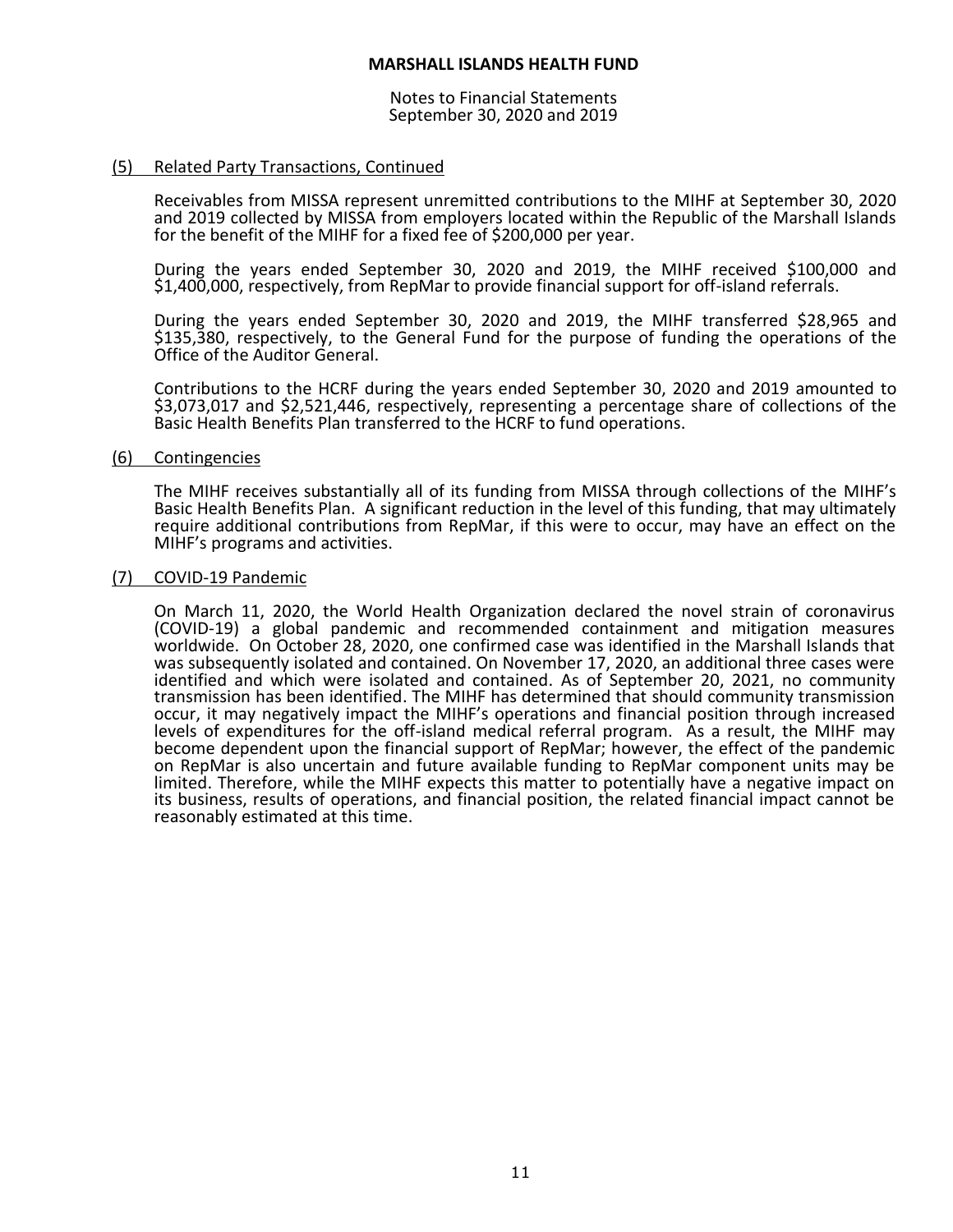Deloitte & Touche LLP 361 South Marine Corps Drive Tamuning, GU 96913 USA

Tel: +1 (671) 646-3884 Fax: +1 (671) 649-4265

www.deloitte.com

#### **INDEPENDENT AUDITORS' REPORT ON INTERNAL CONTROL OVER FINANCIAL REPORTING AND ON COMPLIANCE AND OTHER MATTERS BASED ON AN AUDIT OF FINANCIAL STATEMENTS PERFORMED IN ACCORDANCE WITH** *GOVERNMENT AUDITING STANDARDS*

Honorable Bruce Bilimon Minister of Health and Human Services Republic of the Marshall Islands:

We have audited, in accordance with auditing standards generally accepted in the United States of America and the standards applicable to financial audits contained in *Government Auditing Standards* issued by the Comptroller General of the United States, the financial statements of the Marshall Islands Health Fund (MIHF), which comprise the balance sheet as of September 30, 2020, and the related statement of revenues, expenditures and changes in fund balance for the year then ended, and the related notes to the financial statements, and have issued our report thereon dated September 20, 2021.

# **Internal Control Over Financial Reporting**

In planning and performing our audit of the financial statements, we considered the MIHF's internal control over financial reporting (internal control) as a basis for designing audit procedures that are appropriate in the circumstances for the purpose of expressing our opinion on the financial statements, but not for the purpose of expressing an opinion on the effectiveness of the MIHF's internal control. Accordingly, we do not express an opinion on the effectiveness of the MIHF's internal control.

A *deficiency in internal control* exists when the design or operation of a control does not allow management or employees, in the normal course of performing their assigned functions, to prevent, or detect and correct, misstatements on a timely basis. A *material weakness* is a deficiency, or a combination of deficiencies, in internal control such that there is a reasonable possibility that a material misstatement of the entity's financial statements will not be prevented, or detected and corrected on a timely basis.

Our consideration of internal control was for the limited purpose described in the first paragraph of this section and was not designed to identify all deficiencies in internal control that might be material weaknesses or significant deficiencies and therefore, material weaknesses or significant deficiencies may exist that have not been identified. We did identify certain deficiencies in internal control, described in the accompanying Schedule of Findings and Responses as item 2020-001 that we consider to be a material weakness.

# **Compliance and Other Matters**

As part of obtaining reasonable assurance about whether the MIHF's financial statements are free from material misstatement, we performed tests of its compliance with certain provisions of laws, regulations, contracts, and grant agreements, noncompliance with which could have a direct and material effect on the financial statements. However, providing an opinion on compliance with those provisions was not an objective of our audit, and accordingly, we do not express such an opinion. The results of our tests disclosed instances of noncompliance or other matters that are required to be reported under *Government Auditing Standards* and which are described in the accompanying Schedule of Findings and Responses as items 2020-002 and 2020-003.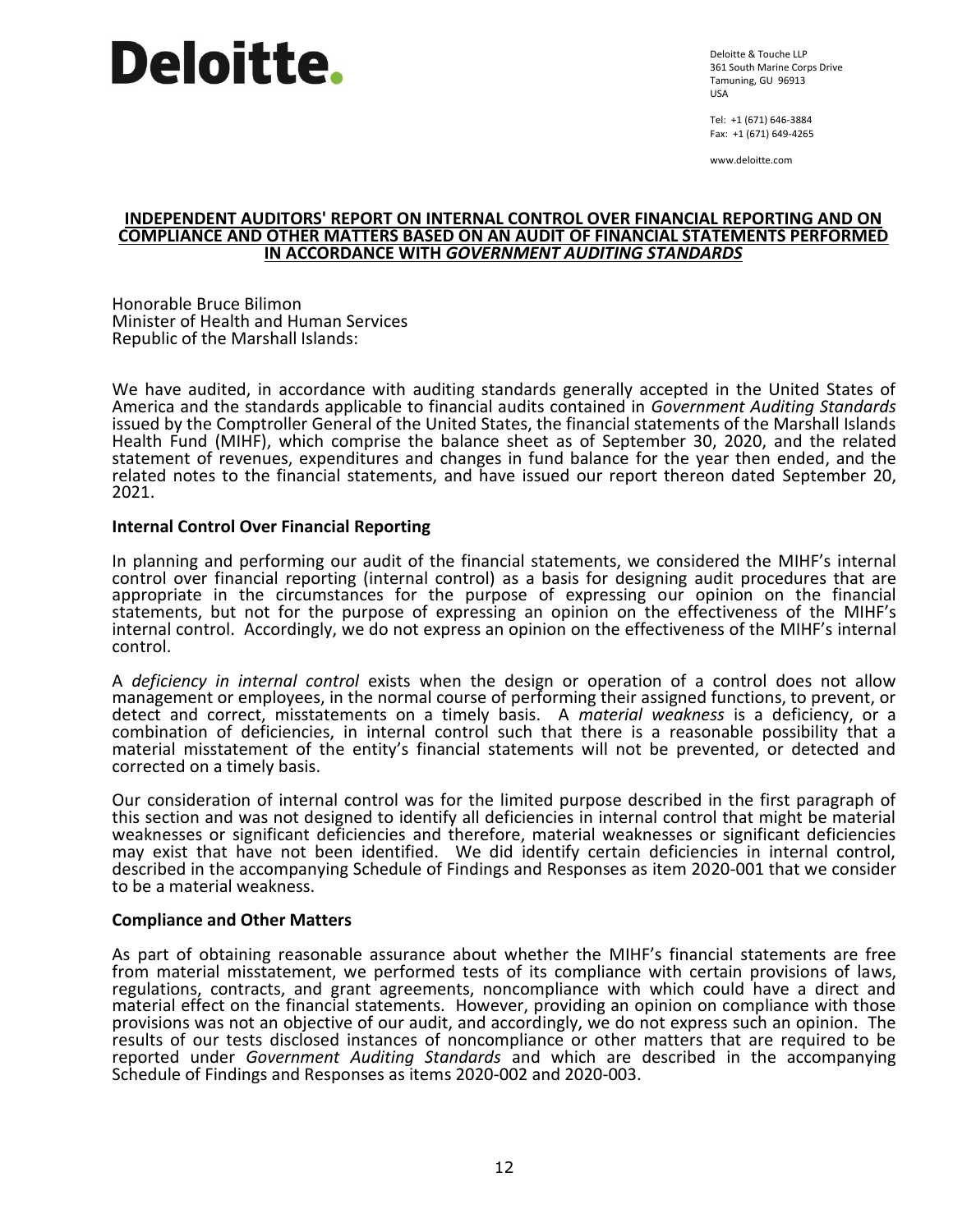# **The MIHF's Responses to Findings**

The MIHF's responses to the findings identified in our audit are described in the accompanying Schedule of Findings and Responses. The MIHF's responses were not subjected to the auditing procedures applied in the audit of the financial statements and, accordingly, we express no opinion on them.

# **Purpose of this Report**

The purpose of this report is solely to describe the scope of our testing of internal control and compliance and the results of that testing, and not to provide an opinion on the effectiveness of the entity's internal control or on compliance. This report is an integral part of an audit performed in accordance with *Government Auditing Standards* in considering the entity's internal control and compliance. Accordingly, this communication is not suitable for any other purpose.

loite Wackell

September 20, 2021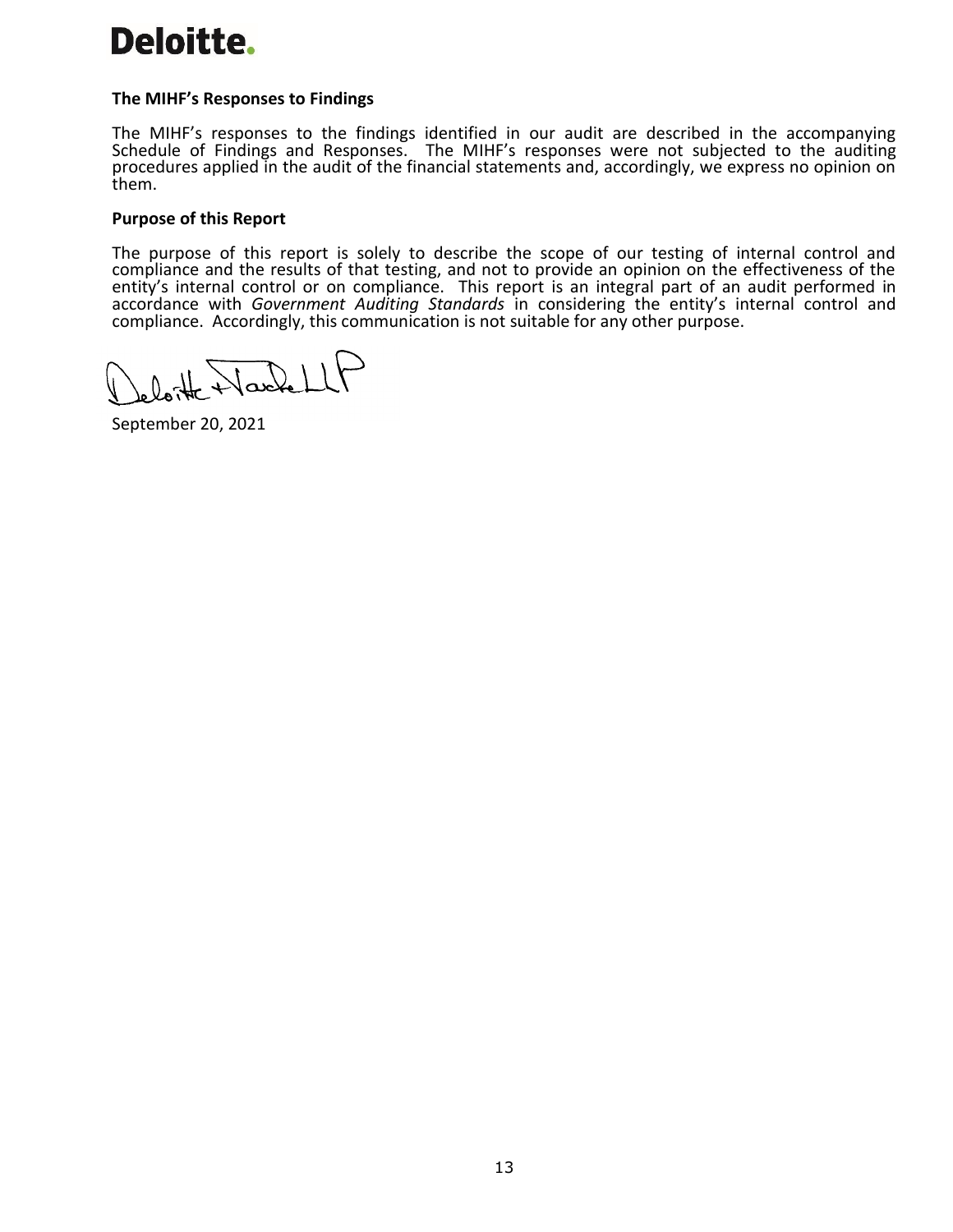Schedule of Findings and Responses Year Ended September 30, 2020

#### Finding No. 2020-001

#### Audit of Third-Party Administrator (TPA)

Criteria: Timely review and verification of accuracy and completeness of replenishment requests submitted by the TPA should be facilitated by internal control conducive to the preparation and independent review of these expenses.

Condition: An independent review of TPA replenishment forms does not occur and no independent audit of the TPA occurs. Of \$2.73 million of off-island care expenditures related to referred patients, 78% or \$2.12 million pertains to claims reimbursed to TPA for referred patients in the Philippines during the year ended September 30, 2020. The last audit that occurred was for off-island care expenditures for the year ended September 30, 2018.

Cause: The cause of the above condition is the lack of adequate internal control policies and procedures requiring timely review and verification of replenishments submitted by the TPA and related charges billed by the hospital/practitioners.

Effect: The effect of the above condition is a potential misstatement of expenses incurred related to referred patients.

Recommendation: We recommend management verify that an independent review of files submitted by the TPA occurs to verify accuracy, completeness, and validity of requests. Further, we recommend that someone with medical expertise be designated to review the validity of medical procedures and related charges billed by the hospitals/practitioners.

Auditee Response and Corrective Action Plan: The Ministry acknowledges this audit finding and, as a corrective action, will conduct an audit of the TPA for fiscal years 2019 and 2020.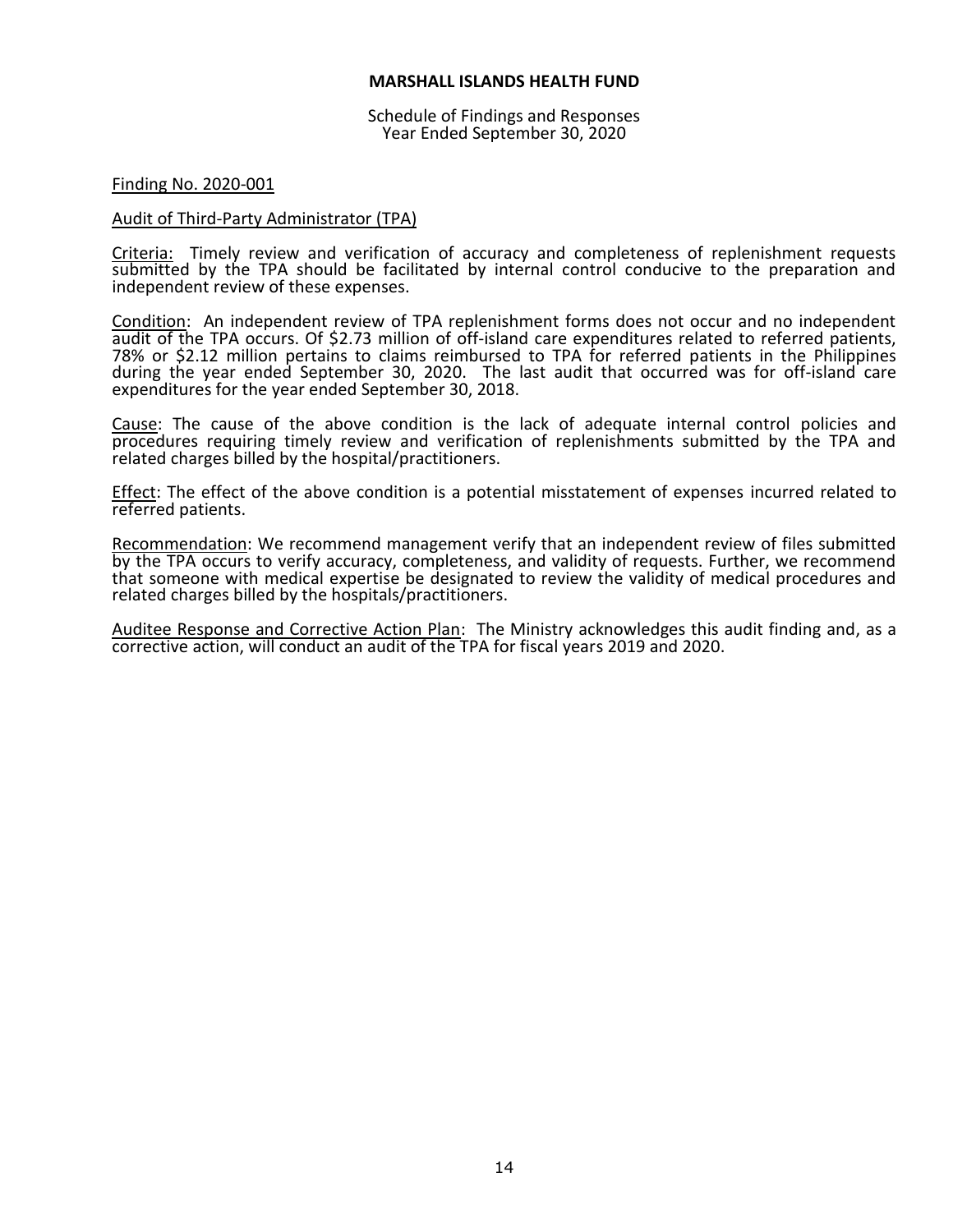Schedule of Findings and Responses, Continued Year Ended September 30, 2020

#### Finding No. 2020-002

#### Maximum Annual Benefit Coverage

Criteria: The Basic Health Plan and the Supplemental Health Plan pays for 100% and 80%, respectively, of the costs of non-emergency medical care up to \$100,000. For emergency cases, the Basic Health Plan pays 80% of the actual cost or \$1,000, whichever is higher. Furthermore, the Supplemental Health Plan does not pay medical care of patients enrolled in the state insurance program. The MIHF is responsible for adequate internal controls over monitoring benefits claimed in compliance with Basic Health Plan and Supplemental Health Plan benefits coverage.

Condition: Five patients tested exceeded the allowed or annual maximum benefits by \$93,133, which constitutes noncompliance with the criteria stated above. During the year ended September 30, 2020, the MIHF did not appear to monitor monthly actual costs incurred per patient to track benefits claimed.

Cause: The cause of the above condition is the lack of adequate internal control policies and procedures over monitoring allowed or the maximum allowed benefits in compliance with Marshall Islands Health Fund Act. The corrective action response during the 2018 audit to review patient expenses on a monthly basis was not properly implemented.

Effect: The effect of the above condition is potential noncompliance with the Marshall Islands Health Fund Act.

Prior Year Status: Exceeding the maximum annual benefit coverage was reported as a finding in the audits of the MIHF for fiscal years 2018 and 2019.

Recommendation: We recommend management establish policies and internal controls over the monitoring of off-island care expenses, travel costs, per diem and escort related expenses, and verify compliance with the Marshall Islands Health Fund Act.

Auditee Response and Corrective Action Plan: The Ministry acknowledges this finding. A patient is approved by the National Medical Referral Committee for off island treatment. The Plan pays according to Schedules of Benefits up to an annual maximum of \$100,000 per coveted person. When the patient reaches his/her maximum of \$100,000, it is then reviewed again by the Medical Referral Committee and presented to the Health Services Board for approval if indicated that further medical treatment is required.

The Ministry recently hired a Health Fund Reconciliation Specialist in June 2021 who assists the Medical Referral Office in monitoring the monthly expenditures per patient.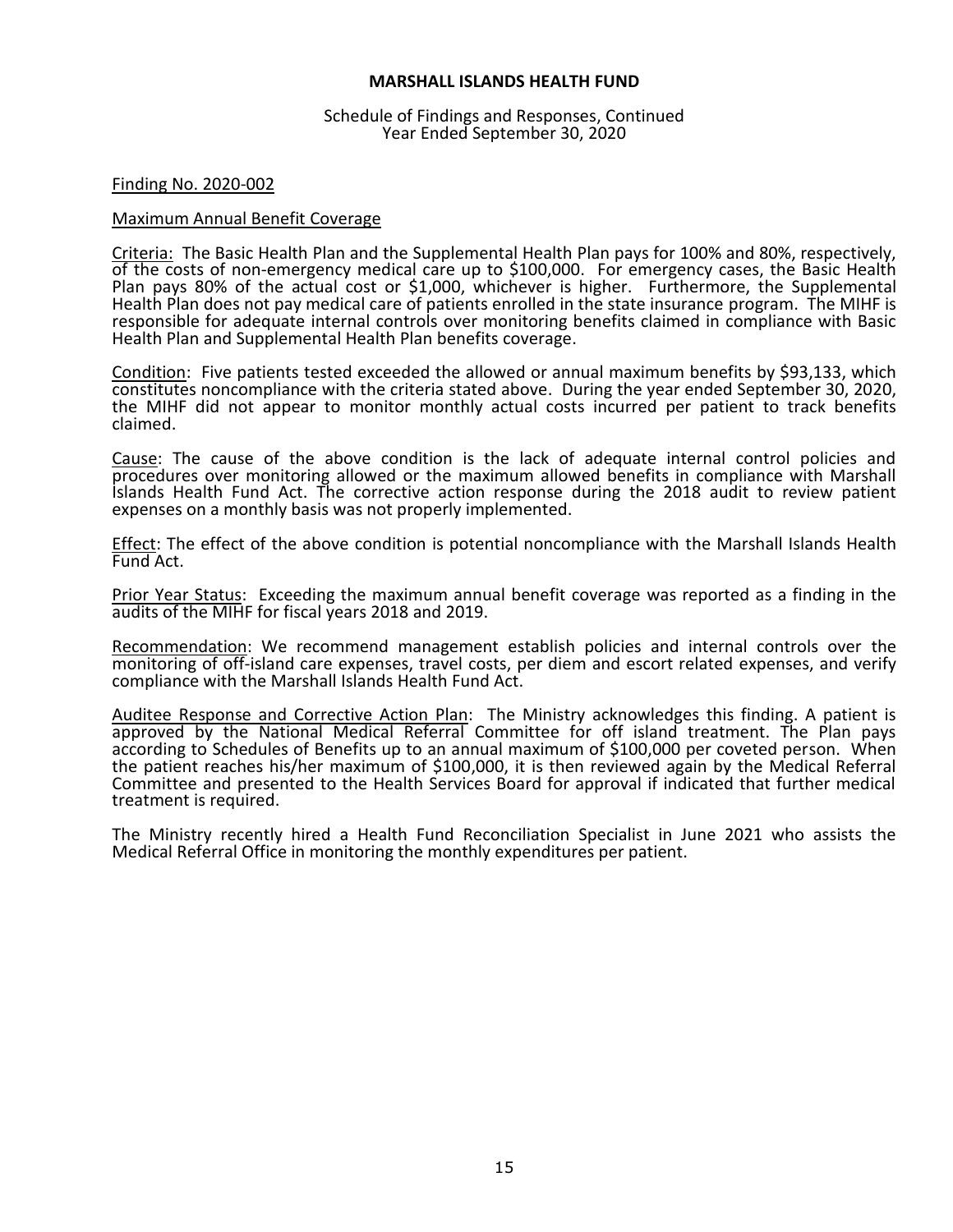#### Schedule of Findings and Responses, Continued Year Ended September 30, 2020

#### Finding No. 2020-003

#### Excluded Medical Conditions

Criteria: Section 202 of the Marshall Islands Health Fund Act of 2002 states "excluded medical conditions for claiming basic and supplemental benefits includes any case with a five year survival rate of less than 50% based on current medical statistics and experiences in RepMar".

Condition: None of the 20 samples tested contained documentation of the assessment of the survival rate, of which five referred patients did not survive within a year of receiving medical treatment.

Cause: The cause of the above condition is the lack of adequate internal control policies and procedures requiring compliance with the Marshall Islands Health Fund Act.

Effect: The effect of the above condition is potential noncompliance with the Marshall Islands Health Fund Act.

Prior Year Status: Excluded medical conditions was reported as a finding in the audits of MIHF for fiscal years 2018 and 2019.

Recommendation: We recommend management establish adequate internal control policies and procedures requiring compliance with the Marshall Islands Health Fund Act or that management recommend that the Act be amended.

Auditee Response and Corrective Action Plan: The Ministry acknowledges the finding and will ensure proper documentation of the assessment of survival rate is filed and accessible.

Through the replenishment checklist, the Health Fund Reconciliation Specialist will review and ensure that there is a documentation of the survival rate assessment.